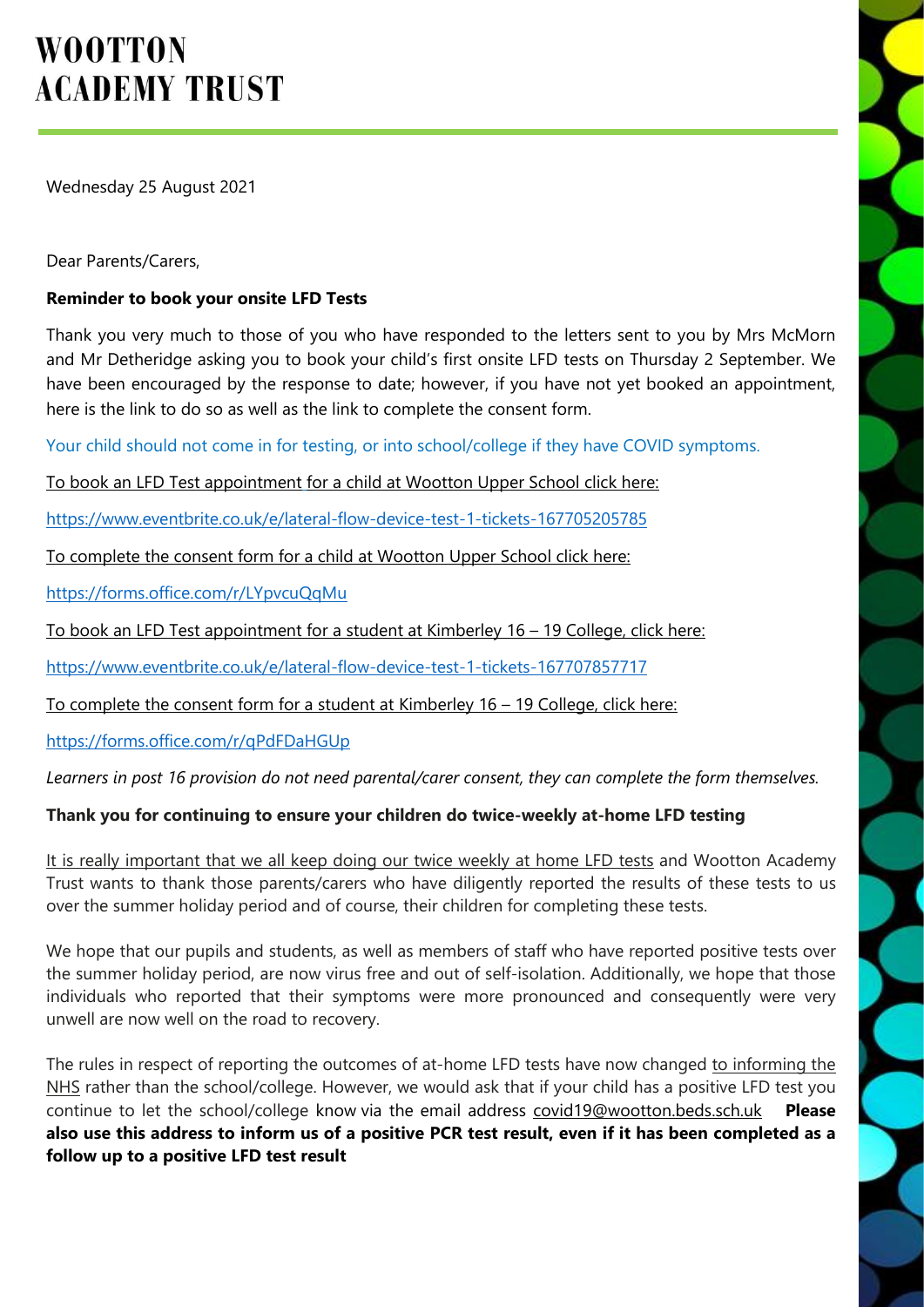## **Health and Safety Information**

Just a reminder that new Lateral Flow Device Testing Kits will be available at the school and college on Thursday 2 September when your child comes in for their first on-site test.

On return to school/college there will be some changes to our Health and Safety processes. We will no longer be working in year group bubbles, but will be maintaining a series of safety measures. These include touch point cleaning through the day, good ventilation and a continued focus on sanitising hands and handwashing. Face coverings may of course continue to be worn but there is no requirement to do so.

All schools and colleges are expected to be able to 'step up' their safety measures in case of a local outbreak, and this would be in agreement with Public Health England.

Wootton Academy Trust receives regular updates of information from the Local Authorities and from Public Health. Cllr John Wheeler, Vice-Chair of Governors at Wootton Upper School, has sent me the following information to share with parents/carers.

#### **Students Testing**

Keep up regular COVID-19 testing this summer!

Secondary school and college students should continue testing and reporting twice a week over the summer holidays – don't forget to report your results to the NHS whether it's negative, positive or void.

*Please note you ONLY need to report POSITIVE LFD Test results to Wootton Upper School and/or Kimberley College*.

## **Walk-in Pfizer Vaccinations for 16 – 17 year olds available**

#### **16 & 17 Year Olds Can Get Vaccinated**

16 and 17 year olds can now get their Pfizer COVID vaccination.

Vaccine drop ins are available for everyone aged over 16, with no appointment necessary. For more information visit [www.blmkccg.nhs.uk/drop-in](http://www.blmkccg.nhs.uk/drop-in)

*There are a number of walk-in centres in Bedford and others in Central Bedfordshire.*

## **Parent Governorship– opportunity to meet a governor at Wootton Upper School and Kimberley College on Thursday 2 September**

Shortly, the Trust will be writing to all parents/carers to encourage them to consider putting their names forward for our Local Governing Boards [LGBs] at the school and college.

Cllr. John Wheeler, Vice Chair of the Wootton Upper School LGB will be at Wootton Upper School all day on Thursday 2 September to meet parents/carers who would like to find out more about the work the LGB undertakes and to listen to the views of the school's parents/carers. Should you wish to do so, do drop-in to meet Cllr Wheeler, whilst your child is in school for their LFD Test next Thursday. Cllr Wheeler will be near the coffee shop, so you may want to take the opportunity of enjoying a cup of tea or coffee with him.

At Kimberley, Mr. Bob Bunting, Vice Chair of the Kimberley College LGB will be available all day to meet parents/carers who would be interested to learn more about the work of that LGB. We are expecting that the Costa Coffee outlet should be open for part of the day and Mr Bunting will be located nearby.